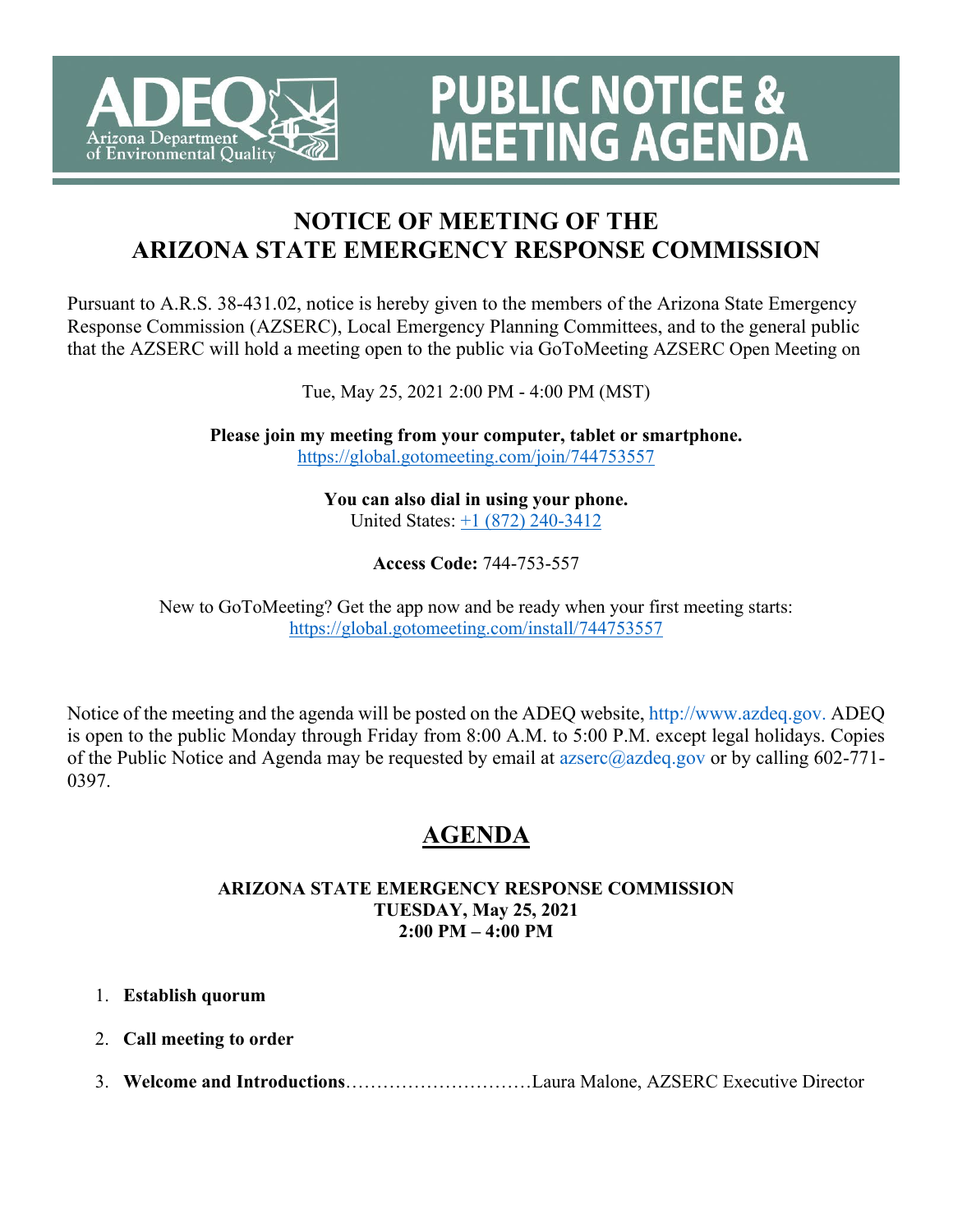- a. Virtual Housekeeping
- b. Approval of minutes 10/20/2020 AZSERC meeting Action
- c. Introduction/Welcome of new AZSERC members
	- *i.* **Department of Emergency & Military Affairs (DEMA)** Allen Clark, Director of Emergency Management Division
	- *ii.* **Department of Public Safety (DPS)** Colonel Heston Silbert, Director Arizona Department of Public Safety
	- *iii.* **Arizona Department of Agriculture (AZDA)** Suzette dePersio, Asst. State Veterinarian – Emergency Coordinator
- 4. **EXECUTIVE SESSION** The Commission will enter into executive session pursuant to A.R.S. §38-431.03(A)(2) to receive and discuss information regarding **Highly Hazardous Flammable Trains** (HHFT) which is confidential information pursuant to 49 CFR Part 1520. ……………………………………………………………………………………Geoffrey McCormick **Roll Call –** Establish quorum - reconvene in open session …………………….….……Laura Malone 5. **Highly Hazardous Flammable Trains (HHFT) Dissemination Process**……………..Laura Malone a. **Action** 6. **Union Pacific Railroad Presentation** ………………………………………………….. Ray Vasquez 7. **Call to SERC Members (Action Item Results)** *A.* **ACTION ITEM 1:** AZSERC staff to establish a standard work to include instructions on how to disseminate HHFT confidential information to LEPC Chairpersons and Fire Department Chiefs. ………………………………………………………………………**Michele Martinez** a. Discussion – Action
	- **B. ACTION ITEM 2**: AZSERC staff to develop a roster for the Commission of LEPC Chairpersons and Fire Department Chiefs. **……………………….……..…Michele Martinez**
		- a. Discussion

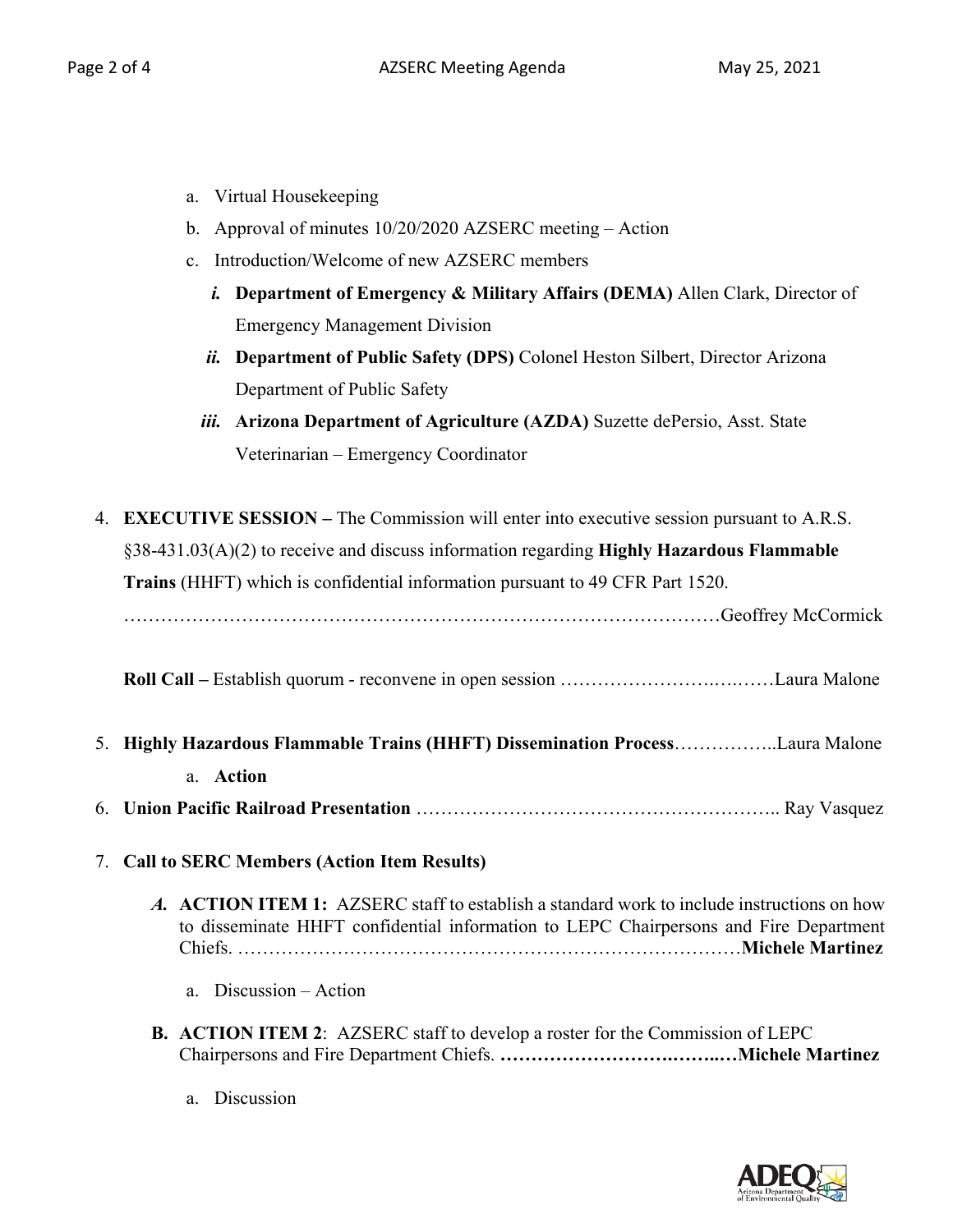| 8. |                                                                                                                                                                                                                    |
|----|--------------------------------------------------------------------------------------------------------------------------------------------------------------------------------------------------------------------|
|    |                                                                                                                                                                                                                    |
|    | a. Voting Membership Applications Ratification - Action<br>b. LEPC Compliance - Discussion/Action<br>c. LEPC Meetings held for 2020                                                                                |
|    | 10. Hazardous Materials Emergency Preparedness (HMEP)Michele Martinez<br>a. Status<br>b. Projects Regional Commodity Flow Status (RCFS) Status (HWY 260 & I/10)                                                    |
|    |                                                                                                                                                                                                                    |
|    | a. First Responders All Inclusion<br>b. FY 2021 Results<br>c. FY 2022                                                                                                                                              |
|    |                                                                                                                                                                                                                    |
|    | a. RY 2020 Results<br>b. RY 2021 Enhancements<br>c. Stakeholder Meeting Results<br>i. Facility Stakeholder meeting 4/26/2021 AM/PM session<br>ii. LEPC/First Responder Stakeholder meeting 5/13/2021 AM/PM session |

## 13. **Future Agenda Items**

## 14. **Call to the Public**

## 15. **Proposed Date and Time of Next Meeting**

#### 16. **Adjournment -** Action

Note 1: ARS 38-431.01G Meetings shall be open to the public. A public body may make an open call to the public during a public meeting, subject to reasonable time, place and manner restrictions, to allow individuals to address the public body on any issue within the jurisdiction of the public body. Members of the public are requested to limit their comments to no more than five minutes. At the conclusion of an open call to the public, individual members of the public body may response to criticism made by those who have addressed the public body, may ask staff to review the matter or may as that a matter be put on a future agenda. However, members of the public body shall not discuss or take legal action on matters